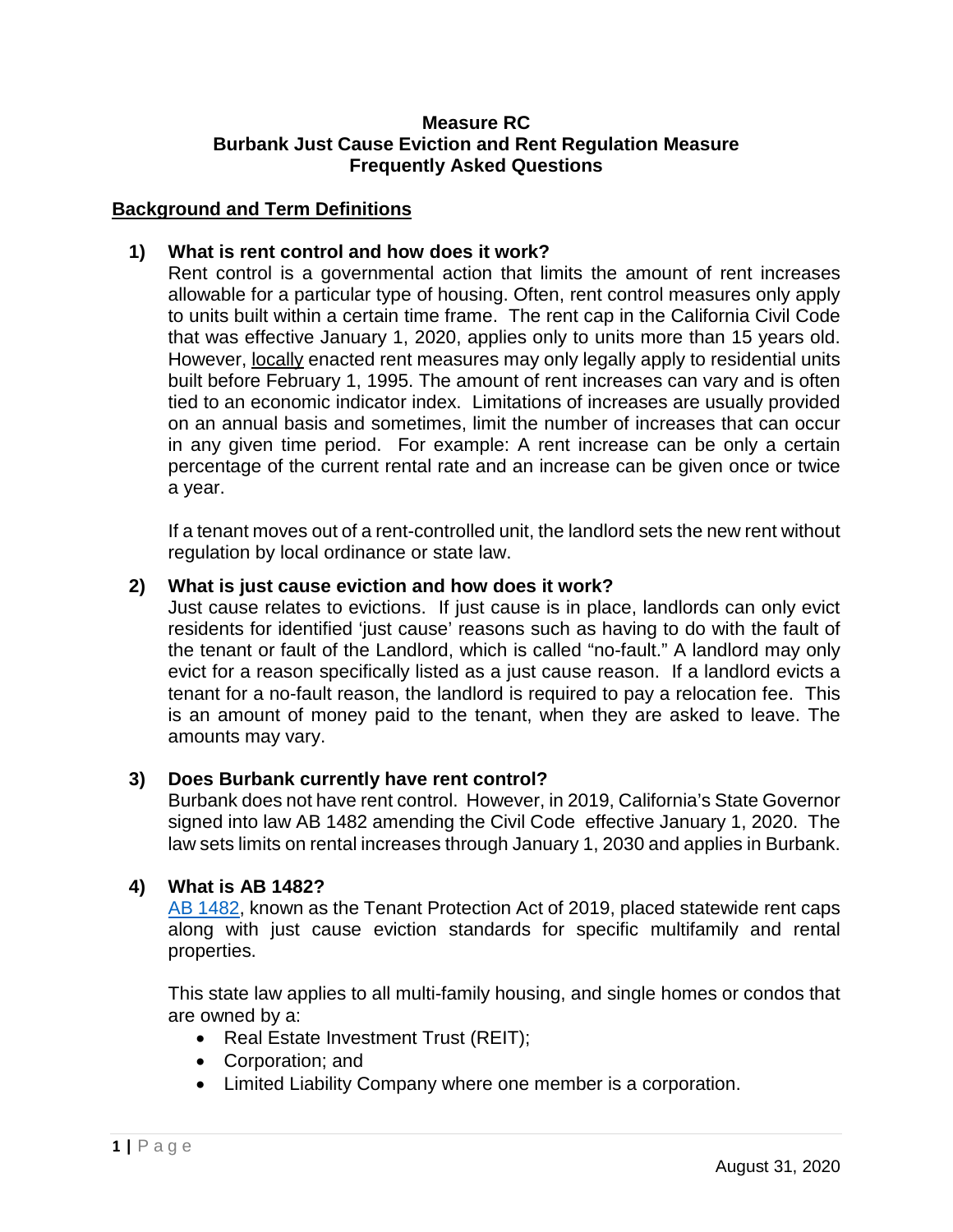The just cause and rent cap provisions of the law do not apply to units with an affordability covenant.

AB 1482 limits evictions. Landlords need just cause for evicting a tenant with continuous or lawful tenancy of at least 12 months or 24 months in certain instances. Detailed at fault or no fault reasons for eviction are included in the [Bill.](https://leginfo.legislature.ca.gov/faces/billTextClient.xhtml?bill_id=201920200AB1482) Under the no fault provisions a tenant being evicted may be entitled to a relocation fee equivalent to one month's rent.

AB 1482 states that in any 12-month period, a property owner can only increase rent by 5% plus the cost of living increase, which in Los Angeles and most metro areas has historically been 2-3% a year. However, rents cannot be raised more than 10%. Units built in the last 15 years are exempt; this is a rolling period. Currently, the law applies to units with a Certificate of Occupancy issued (meaning built) through August 2005.

More detailed information on AB 1482 along with a tool to see if this law applies to you can be found [here.](https://www.burbankca.gov/Home/Components/News/News/3991/)

#### **5) What happens now if a tenant or landlord has a question or a dispute? Is there a resource?**

The City of Burbank has an established [Landlord-Tenant Commission.](https://www.burbankca.gov/departments/community-development/housing-economic-development/housing/the-burbank-landlord-tenant-commission) The Commission has five commissioners appointed by the City Council and meets the first Monday of each month at 6:15 p.m. (unless otherwise noted and posted). At the meetings, tenants and/or landlords can discuss situations with the Landlord-Tenant Commission and ask questions particular to their case. With agreement of the tenant and landlord, the Commission will attempt to mediate any disputes. Additionally, the State of California has provided a [Tenant Rights](https://www.burbankca.gov/home/showdocument?id=25281) Handbook and the [Housing Rights Center](https://www.housingrightscenter.org/) currently provides [virtual educational workshops.](https://www.burbankca.gov/home/showdocument?id=53128) Lastly, questions can be directed to the City's Housing Authority Office at 818-238- 5160 or [burbankhousingauthority@burbankca.gov.](mailto:burbankhousingauthority@burbankca.gov)

### **6) What is the City Charter and how does it work?**

The City of Burbank is governed by the City Charter pursuant to the California Constitution, which was originally adopted by Burbank voters in 1911 and has been amended over the years by the voters. The City Council can recommend amendments to the Charter; however, the voters of the City must approve any such amendments. The Charter may also be amended by initiative, but unlike an initiative measure enacting an ordinance, a charter amendment requires 15% of registered voters' signatures to qualify for the ballot. A measure only needs 10%.

The City's adopted Charter prescribes the powers of the City Council, the City Manager, and the City Attorney.

Under the Charter, the City Council may provide for City Commissions as may be deemed necessary and prescribe their respective powers and duties. City Commissions are advisory to the Council. Pursuant to its Charter authority, the City Council established a Landlord-Tenant Commission.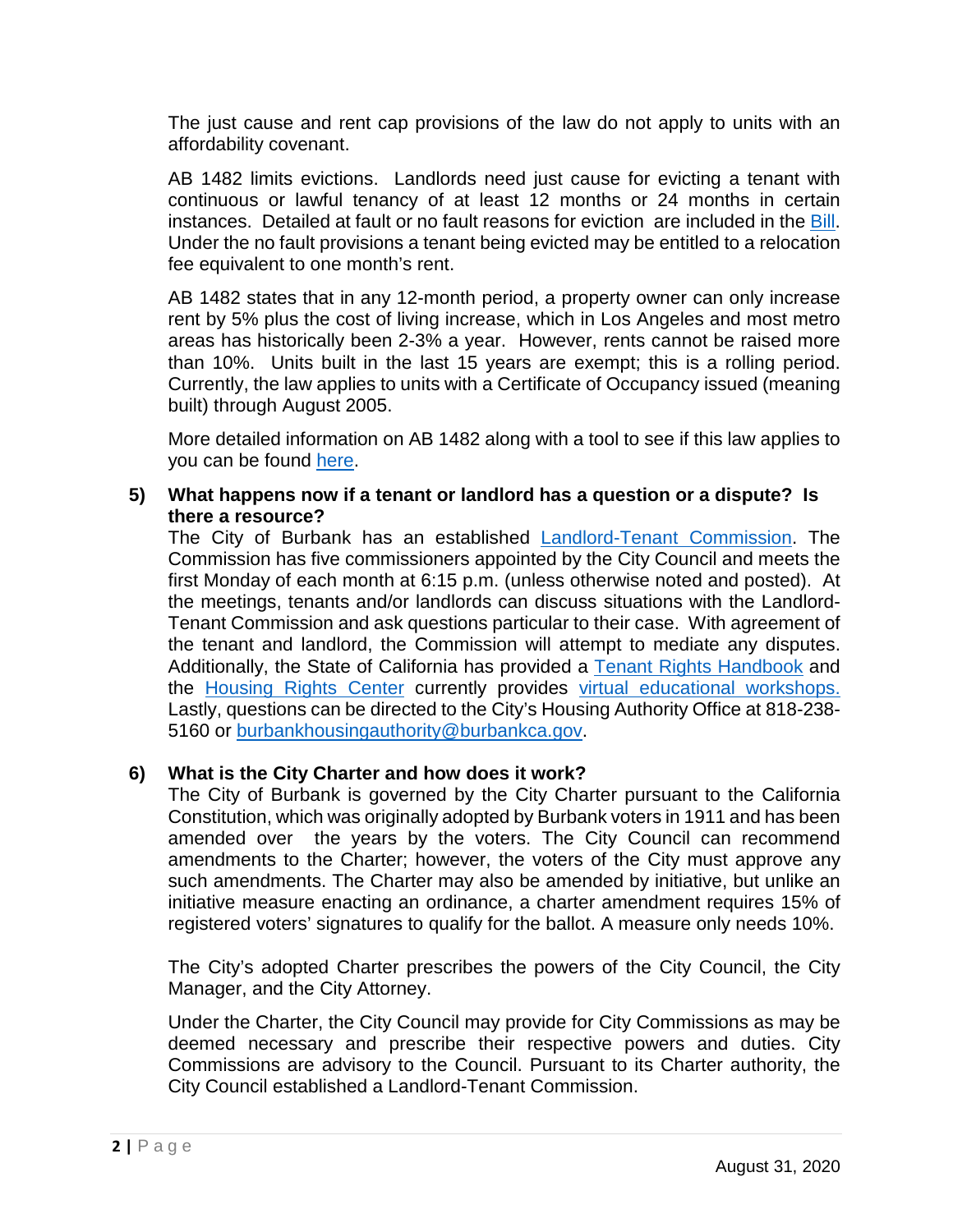# **7) What is a 9212 Report?**

Elections Code Section 9212 provides the City Council may refer the proposed Measure to staff for a report on a laundry list of items. Topics relevant to Measure RC may include the Measure's: fiscal impact; effect on the use of land; impact on the availability and location of housing, and the ability of the City to meet its regional housing needs; impact on the community's ability to attract and retain business and employment; impact on the uses of vacant parcels of land; or on any other matters the City Council requests. The City Council received a preliminary 9212 report during their August  $7<sup>th</sup>$  meeting. The Council requested a more indepth report and requested staff to engage the services of a consultant to assist in the report's preparation.

The final 9212 report is under development and is planned to be presented to City Council at the October  $6<sup>th</sup>$  meeting.

#### **Measure RC Burbank Just Cause Eviction and Rent Regulation Measure on the November 3, 2020 Ballot**

**8) What would Measure RC do?**

Measure RC is also known as the Burbank Just Cause Eviction and Rent Regulation Measure. It is an initiative measure. This means that the proponents of the Measure met the legal requirements to place the Measure on the ballot. The Measure proposes changes to the Burbank Municipal Code adding just cause eviction provisions, rent regulations and an independent Landlord-Tenant Commission with expansive authority.

**9) Which units are exempt from just cause eviction and rent stabilization provisions?** 

Certain types of housing are exempt such as units restricted as affordable, or owned by a government entity or non-profit, or subsidized by government including Section 8, or units where the owner shares a bathroom or kitchen with a renter.

**10) Which units are exempt from Rent Stabilization?** 

Residential units, such as those that received a certificate of occupancy (built) after February 1, 1995, single-family homes or condominiums, are exempt from rent regulations. However, these units are subject to just cause eviction provisions.

- **11) How many Burbank rental units are subject to the rent stabilization provisions of the Measure?**  Approximately 22,292 units. This number may be lower based on the exemptions listed in the Measure.
- **12) How many rental units are subject to the just cause eviction provisions of the Measure?** Approximately 24,285 units. This number may be lower based on the exemptions listed in the Measure.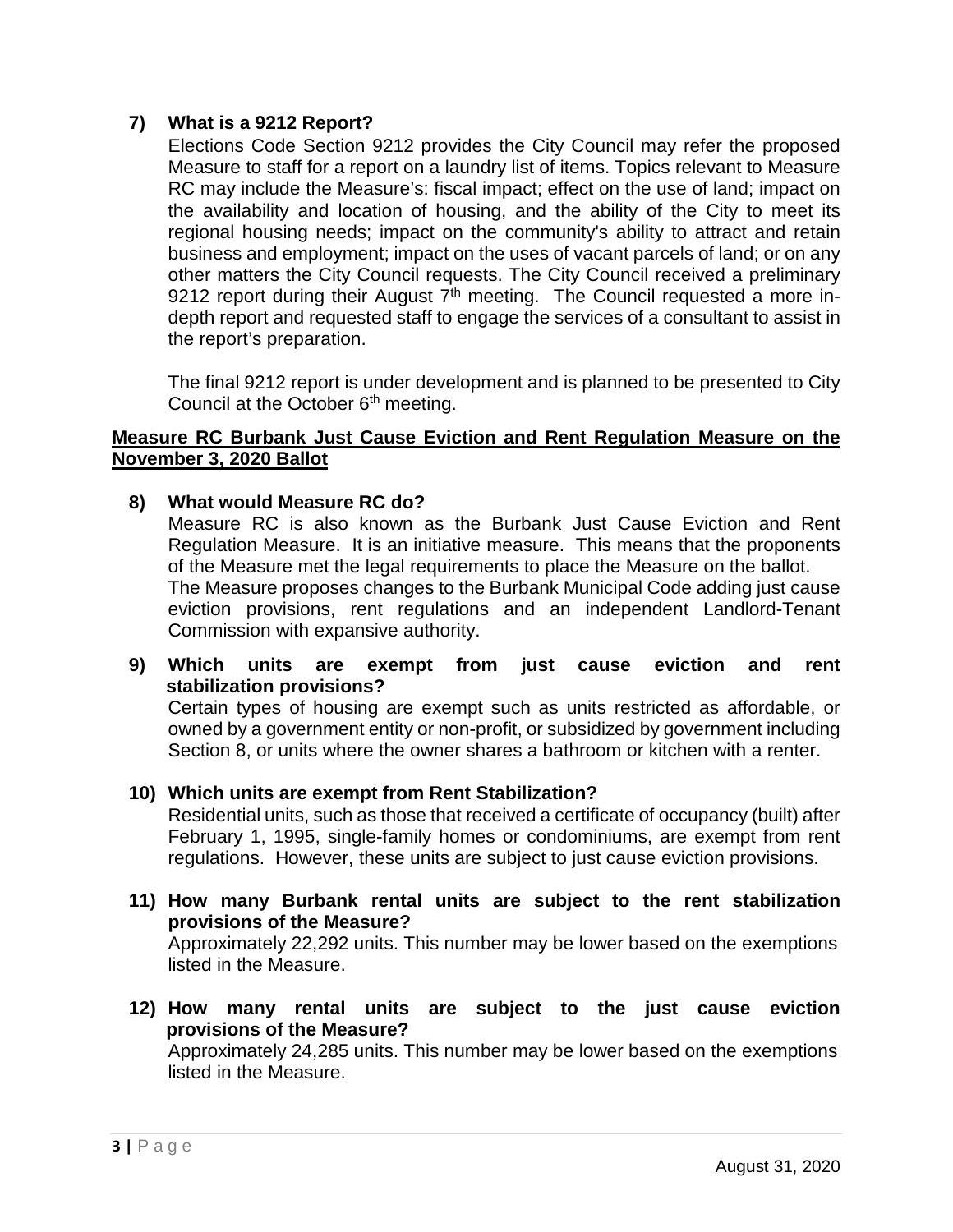# **13) Who administers the provisions?**

The Measure is to be implemented and administered by an independent 5-member Landlord-Tenant Commission appointed by City Council with expansive and autonomous authority including:

- Adopting rules and regulations
- Setting rents
- Setting the annual per unit fee Landlords must pay to fund the administration of the Measure
- Determining the annual rent adjustment
- Adjudicating disputes and issue decisions
- Establishing penalties
- Holding hearings
- Conducting studies, surveys and investigations
- Producing informational materials and publicizing the provisions of the Measure
- Reporting annually to City Council

The Commission would be comprised of no fewer than two tenants and no more than two residential rental property owners. An alternate would also be appointed by the City Council. All current members of the Commission would remain through their existing terms. Besides being appointed by the Council, Commission members may be removed by the City Council.

### **14) What would be the established rent under the Measure?**

Units that are affected by the Measure would be reset to a base rent from which all increases would then be based. For tenancies commencing on or before September 30, 2019, the base rent would be set to the rent in effect on September 30, 2019. For tenancies after September 30, 2019, the base rent would be the rent charged upon initial occupancy.

### **15) How much could the rent increase?**

The annual increase will equal the Consumer Price Index (CPI) for the 12-month period ending in March of the current year, rounded to the nearest ¼ percent. It will not be less than zero or more than 7 percent. The Landlord-Tenant Commission shall announce the amount of the adjustment by June  $30<sup>th</sup>$  of that year. No more than one rent increase per year can be imposed on a tenant. The first rent increase allowed under the Measure is September 1, 2021, based on the CPI from May 2019 through May 2021.

**16) What is the amount of base rent if a new tenancy occurs after implementation of the Measure?**

A Landlord sets initial rents for new tenants under the Measure and state law. The Measure provides, if state law changes, then Landlord-Tenant Commission will set initial rents.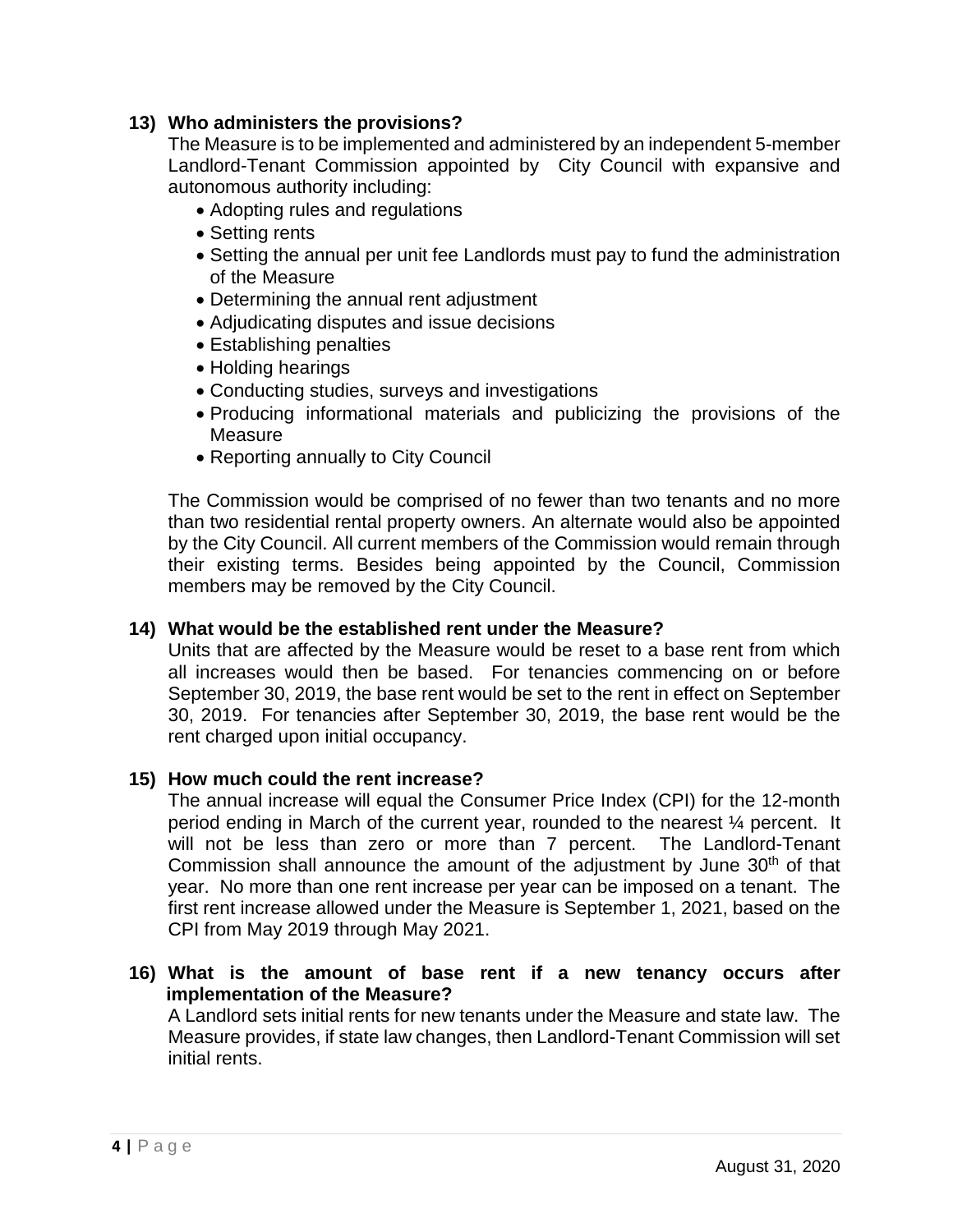### **17) What is just cause under the Measure?**

Landlords may only evict a tenant based on stated reason.

Fault evictions include non-payment of rent, violation of lease and failure to cure, tenant creates nuisance or illegal activity in unit or rental complex or within 1000' or refusing Landlord reasonable access to the unit.

No-fault evictions include evicting the tenant to demolish or substantially rehabilitate unit, recovering the unit for occupancy by a resident manager or family member or permanent removal of unit from rental market.

If the eviction is based on a no-fault reason, then the tenant is entitled to receive a relocation payment.

#### **18) What is the amount of the relocation fee?**

For tenants who have lived in the unit for less than three years, the amount is \$8,050 or \$16,950 for Qualified Tenants. If the tenant has lived in the unit more than three years, the amount is \$10,550 or \$20,050 for Qualified Tenants. For tenants whose income is less than 80% of the Area Median Income (AMI), the amount is \$10,550 or \$20,050 for Qualified Tenants.

If the owner requires the unit vacant for use by identified family members listed in the Measure and the following is true:

- Within the past three years, the landlord has not paid a relocation fee
- The landlord owns six or less rental units in Burbank
- The relative moving into the unit doesn't own another residential property in the City of Burbank

The amount of relocation fee will be \$7,750 or \$15,550 for Qualified Tenants.

A Qualified Tenant is one that is 62 years of age or older, handicapped, disabled or resides with legally dependent or one or more minor children.

If more than one fee applies, the highest fee will apply.

The Landlord-Tenant Commission has the authority to change the amount of the relocation fees.

### **19) What is the cost to administer the Measure?**

Below is a table comparison of the cost for Santa Monica, Berkley and estimates for Burbank to administer the provisions of the Measure. This table shows the cost to run similar programs is more than \$5.5 Million dollars a year with a per unit cost of over \$200 to \$300 range. For further comparison, the City currently expends approximately \$325,000 a year to administer its affordable housing monitoring program which includes monitoring 1,600 units at a per unit cost of \$203 a year. These units have rent affordability restrictions that City staff monitors (e.g. Burbank Housing Corporation affordable units) to ensure compliance with City agreements.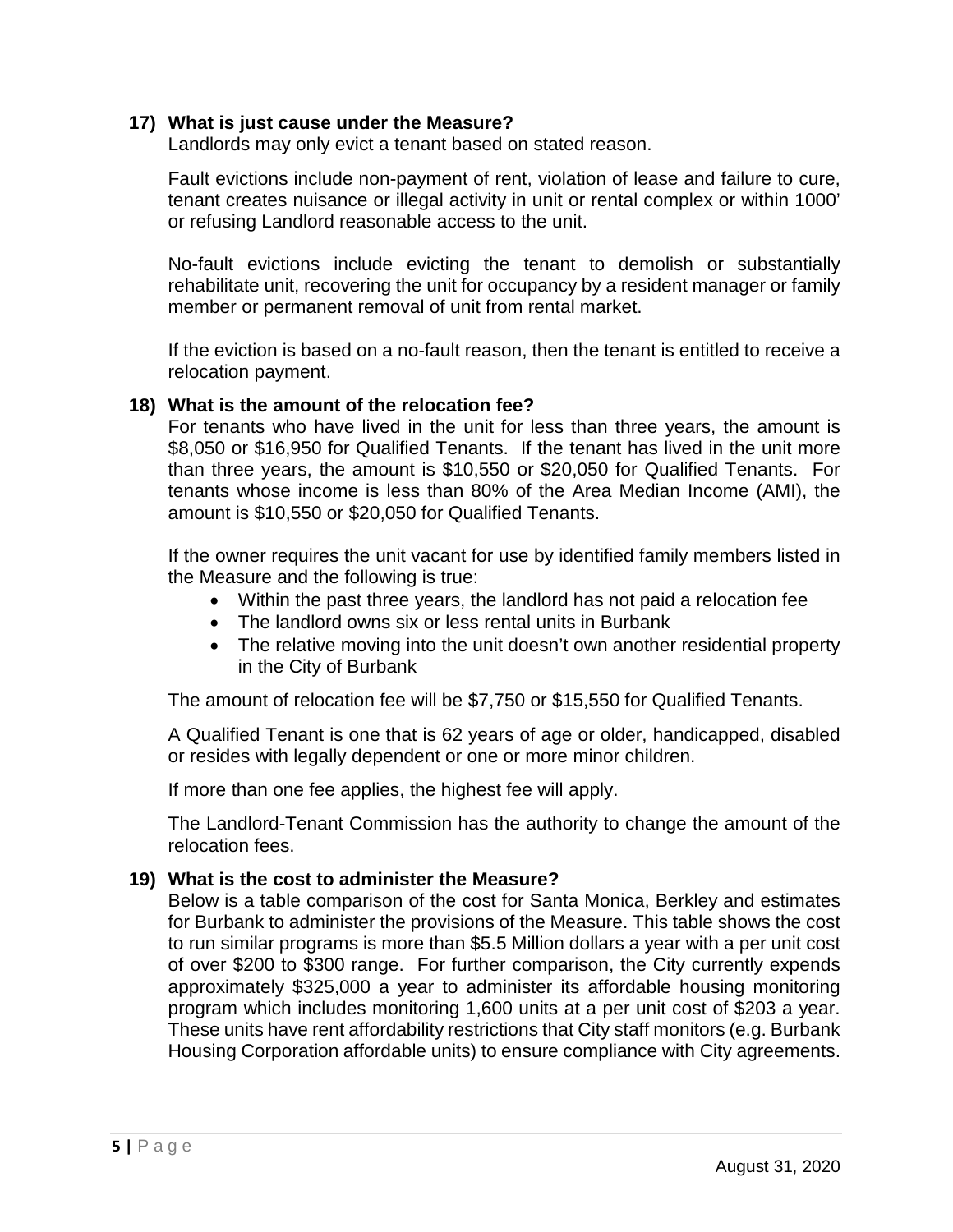Based on these cost comparison a per unit cost for a program in Burbank will realistically be more than \$200.

|                                                                                                                                                               | # of Units       |                      | <b>Cost per Unit</b><br>to the | <b>Annual Per</b><br><b>Unit Program</b> |            | <b>Annual Allowable</b>                                                                 |
|---------------------------------------------------------------------------------------------------------------------------------------------------------------|------------------|----------------------|--------------------------------|------------------------------------------|------------|-----------------------------------------------------------------------------------------|
| <b>City</b>                                                                                                                                                   | <b>Monitored</b> | <b>Annual Budget</b> | <b>Organization</b>            | <b>Fee</b>                               | # of Staff | <b>Rent Increase</b>                                                                    |
| Santa Monica *                                                                                                                                                | 26,425           | \$5,525,245          | \$209                          | \$198                                    | 25         | <b>1.4% (maximum \$32)</b><br>for rent $$2,250$ and<br>up)                              |
|                                                                                                                                                               |                  |                      |                                |                                          |            |                                                                                         |
| Berkeley **                                                                                                                                                   | 19,548           | \$5,960,000          | \$304                          | \$250                                    | 24.85      | 2.1% (CPI Formula)                                                                      |
|                                                                                                                                                               |                  |                      |                                |                                          |            | 100% of CPI rounded<br>to the next one-<br>quarter of a percent;<br>not less than 0% or |
| Proposed Burbank***                                                                                                                                           | 22,292           | \$5,717,898          | \$257                          | \$257                                    | 25         | more than 7%                                                                            |
| Santa Monica Adopted Budget FY 20/21; Rent increase effective September 1, 2020                                                                               |                  |                      |                                |                                          |            |                                                                                         |
| ** Berkeley Adopted Budget FY 19/20; Rent increase effective January 1, 2020                                                                                  |                  |                      |                                |                                          |            |                                                                                         |
| *** Burbank has 22,292**** rental units built prior to 1995; Cost per unit based on an average cost (Santa Monica and<br>Berkley); Assumes 100% cost recovery |                  |                      |                                |                                          |            |                                                                                         |

\*\*\*\*This is an estimate of the number of rental units, the number may be lower based on the allowed exemptions.

# **20) How will the Commission initially be funded?**

During the initial implementation period, the Measure requires the City to advance all necessary funds to ensure the effective implementation of the Measure, until the Commission has collected Rental Housing Fees sufficient to support the implementation. This means the City's General Fund is obligated to fund this period, which will likely be a good portion of the first year's operations.

Given the cost to administer the Measure based on the information in the above Table, the City's general fund may have to advance anywhere from two to five million dollars during the initial implementation period including startup costs such as office space, equipment, office furniture, and supplies. In the future, the City may seek reimbursement from the Commission for any advanced funds once the Rental Housing Fee has been collected. There is no requirement that the Commission repay the City.

# **21) How will re-occurring funding of the Commission be provided?**

The Measure provides the Commission shall finance its reasonable and necessary expenses, including engaging any staff as necessary to ensure implementation, by charging Landlords an annual Rental Housing Fee. Based on the table above, the fee could be approximately \$257 per unit.

### **22) If Measure RC were to be approved by the voters, how would this affect AB 1482?**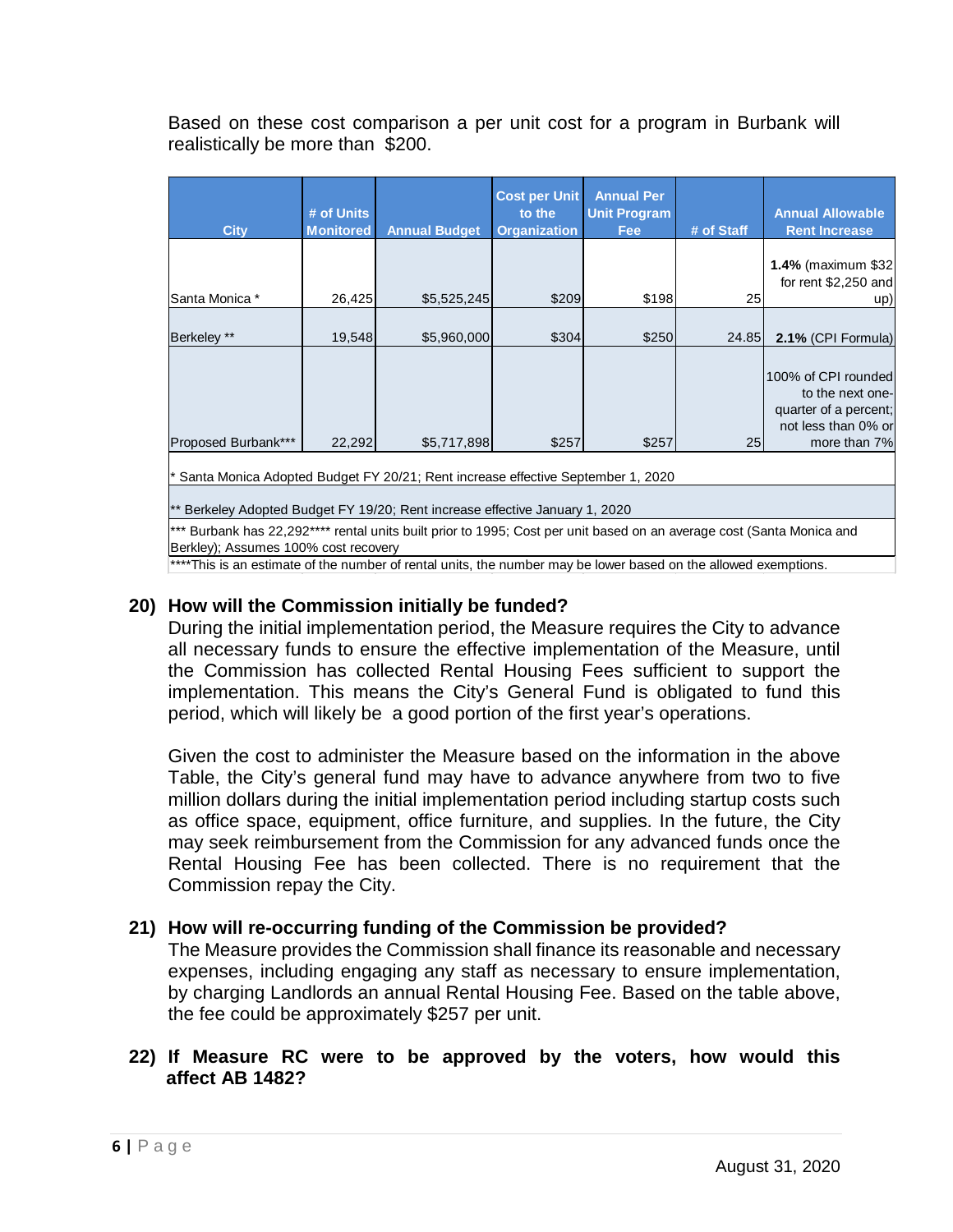There would be two rent control laws in effect in Burbank. Regarding rent control, multifamily units that received a certificate of occupancy (built) before February 1, 1995, and aren't in an exempted category, would fall legally under Measure RC regulations.

Units built on or after February  $1<sup>st</sup>$ , and less than 15 years old including single homes/condos that are owned by a Real Estate Investment Trust (REIT), corporation and Limited Liability Company, would be included under AB 1482.

All units fall under Measure RC just cause eviction regulations except certain exempted units such as those listed below:

- restricted as affordable
- owned by government entity or non-profit
- subsidized by government including Section 8
- owner shares bathroom or kitchen with renter

### **23) If passed, when would Measure RC take effect?**

If Measure RC passes, the Ordinance provides the current Landlord Tenant Commission shall assume the powers and duties listed under the ordinance effective January 1, 2021. According to the Elections Code Section 9217, if it passes the ordinance takes effect 10 days after the Council certifies the election result. So if Measure passes, it would take effect sometime in December and the Landlord Tenant Commission would start acting in January 2021.

### **Charter Conflicts**

### **24) Does this Measure conflict with Burbank's Charter?**

The Measure has many conflicts with the City's Charter. These could have been avoided if the Measure was brought forward as a Charter Amendment. An initiative proposing a charter amendment, however, requires signatures of 15% to qualify for the ballot, rather than 10% for an initiative ordinance. For example, both Berkley and Santa Monica's rent regulation programs were created through their respective charters. There are a number of aspects of the Measure that contradict the City Charter. They are listed below.

- **A. The Commissioners' powers exceed advisory Roles:** The Measure establishes and empowers a new Commission with duties that are well beyond an advisory role.
- **B. Creates an autonomous Commission without oversight:** The Measure provides in part in Section 9-5-13 (N) (emphasis added except for section titles):

"**Integrity and Autonomy of Landlord-Tenant Commission.** The Landlord-Tenant Commission shall be an integral part of the government of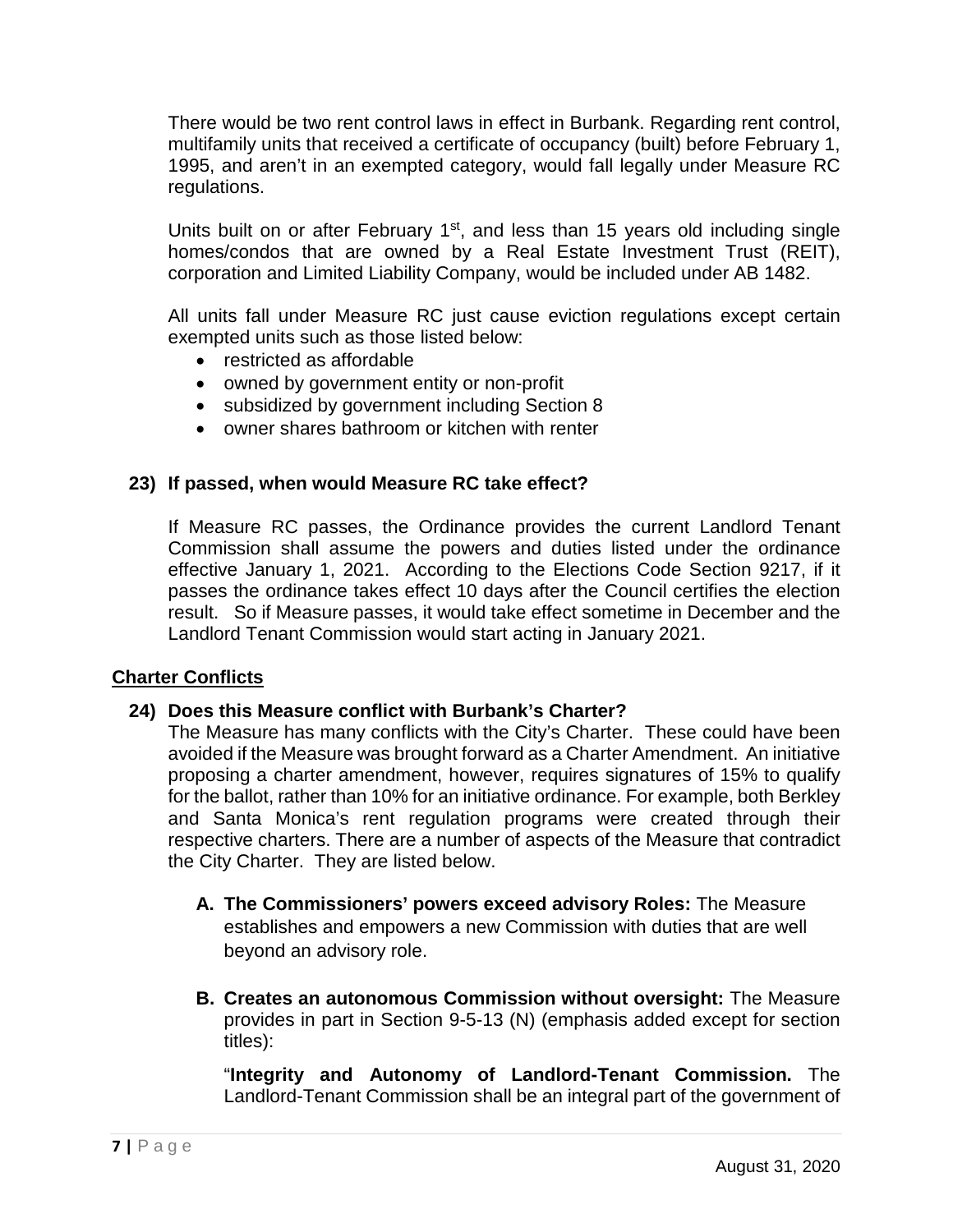the City, **but shall exercise its powers and duties under this Chapter independent from the City Council, City Manager, and City Attorney**, except by request of the Landlord-Tenant Commission. The Landlord-Tenant Commission may request the services of the City Attorney, who shall provide them pursuant to the lawful duties of the office in Section 320 of the Burbank City Charter."

The numerous powers granted to the Commission to be exercised independent of the Council's authority and the express language that the Commission is "autonomous" of the Council, City Manager and City Attorney is a breach of the Charter and the balance of power granted in the Charter to the City Council, City Manager, and to the City Attorney.

- **C. Develops an independent budget without City oversight**: The City Council has plenary power over the City's budget. The City Manager is responsible for preparing and submitting a proposed annual budget to the City Council, as well as responsible for its administration. The Measure, however, empowers the Commission to set its own budget, as well as establish fees for its own revenues. Since the Charter vests budget authority in the City Council, this Measure cannot grant such powers to the Commission without violating the Charter. The Measure's budget provisions also violate the duties prescribed to the City Manager.
- **D. Requires advancement of funds:** The Measure requires the City to advance City funds, in some unspecified amount, for the initial funding of the Commission's implementation of the programs called for by the Measure. This requirement is also a direct infringement of the Budget Section of the Charter by mandating the City Council expend funds for this purpose. Further, there is no guarantee the advance be repaid to the City.
- **E. Provides unregulated legal authority:** The City Council—and only the City Council— has the power to direct and control the prosecution and defense of all suits and proceedings to which the City is a party, or in which it is interested. The City Council is authorized to retain outside legal representation upon the recommendation of the City Attorney to assist the City Attorney's prosecution or defense of suits to which the City is a party, or in which it is interested. Furthermore, per the City's Charter, the City Attorney shall direct and oversee any special counsel the City Council employs to assist the City Attorney's representation.

The Measure purports to grant the Commission the power to initiate lawsuits, intervene in pending suits, hire their own in-house attorneys or outside attorneys, all without the City Council's approval or benefit of the City Attorney's oversight. As written, , any action brought by the Commission is a lawsuit in the name of the City – this Commission is not a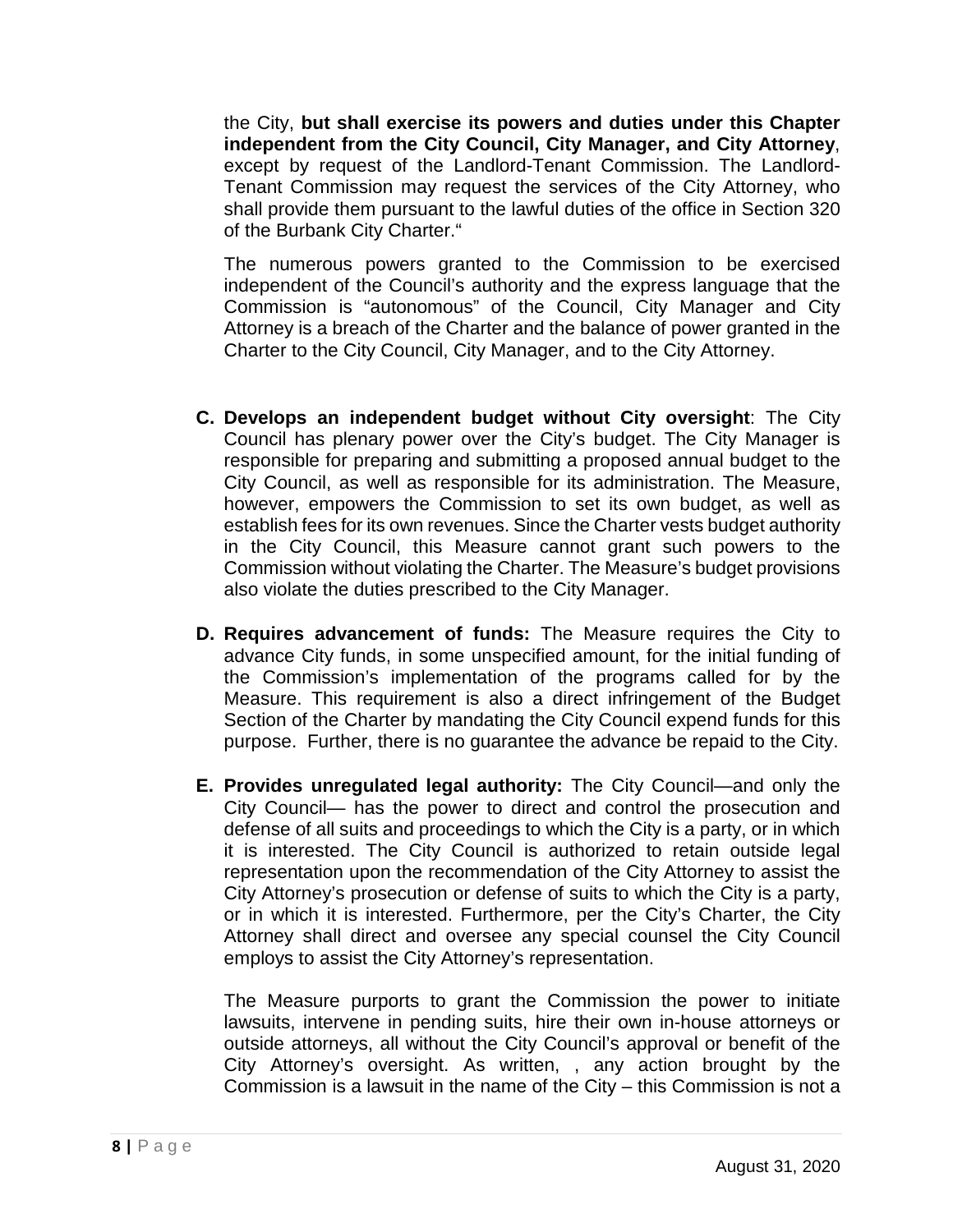separate legal entity from the City; as such any litigation involving the Commission is subject to Section 320 (b) of the Charter.

The Measure as written brings itself outside of this subsection of the Charter, and consequently is in violation of the Charter.

**F. Compels the City Attorney to assist in lawsuits; thereby responsible to the Commission:** The Measure provides the Commission may request the services of the City Attorney, who shall provide the duties pursuant to Charter §320. This Charter section is broad and outlines the duties and obligation of the City Attorney, as well as the subsection discussed above on litigation.

By the Measure giving authority to the Commission to require the City Attorney to provide legal services to the Commission, puts the Commission in the middle of the City Attorney's relationship to the City Council. The City Attorney is appointed by the City Council and accountable to the City Council; not some lesser body. This causes another inherent conflict with the Charter.

- **G. Breaches the authority of the City Manager:** The City Manager is the executive head of the City and is responsible to the City Council for the proper administration of all affairs of the City. As the administrator of the City, the City Manager may appoint and remove City employees, except as otherwise provided by the Charter. Creating a separate bureaucracy in the Commission with the ability to hire and fire independent of the City Manager is in contravention of the City Manager's powers granted by the Charter.
- **H. Creates contradictory accountability:** On the one hand, the Measure states the Commission is an integral part of the City and on the other hand, it states the Commission is autonomous. As written, it can't be both.

It is correct that the Commission would be part of the City since a separate legal entity was not created. Like Burbank Water and Power and Burbank Police Department are part of the City so too would be the Commission. Neither of these departments operates independently of the City Council. And, more importantly no part of the City operates independent of the City Manager except for the appointed City Attorney and elected City Clerk and City Treasurer as explicitly provided in the Charter. The City of Burbank operates under the City Council - City Manager form of government. To insert a Commission not accountable to anyone in the City's hierarchy and operating outside the purview of the City Manager is the antithesis to the City's basic form of government established in the Charter.